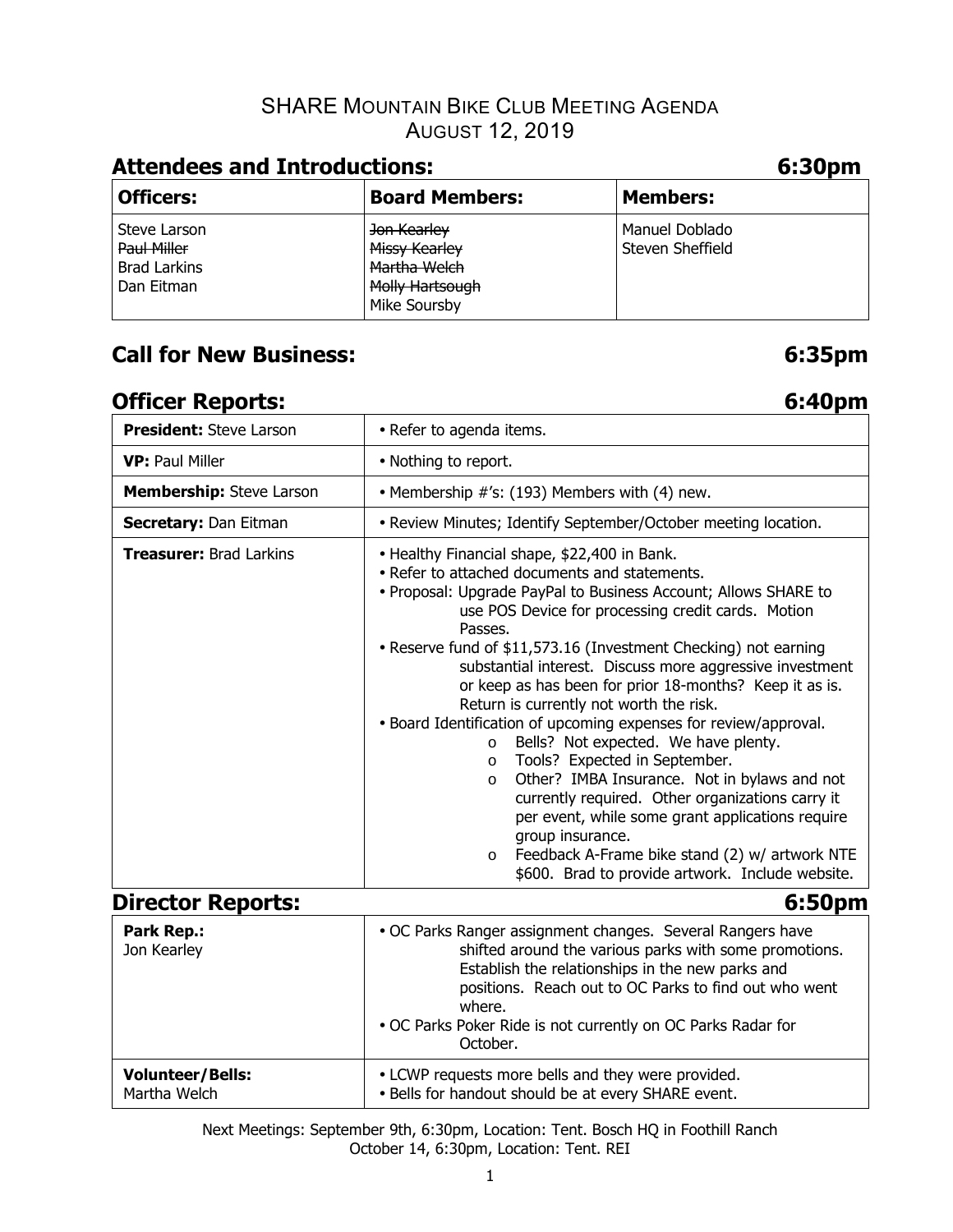## SHARE MOUNTAIN BIKE CLUB MEETING AGENDA AUGUST 12, 2019

| <b>Event/Activities:</b><br>Molly Hartsough | • September 21: Intercoastal Cleanup Day. OC Parks looking to have<br>SHARE focus on Lower Peters Canyon.<br>• October: OC Parks Poker Ride TBD (Not currently on OC Parks<br>Radar).                                                                                                                                 |
|---------------------------------------------|-----------------------------------------------------------------------------------------------------------------------------------------------------------------------------------------------------------------------------------------------------------------------------------------------------------------------|
| <b>Communications:</b><br>Vacant            | • Toby is helping out with web site and communications.<br>• Website domains will be slimmed down to achieve cost savings.<br>Hold onto (.com, .org, eliminate .net and others).<br>• Emails: \$120/year. (3) have storage associated with it.                                                                        |
| Sponsorship:<br>Manuel Doblado              | • Manuel Doblado will continue to work with Toby and Mike.<br>• Connection to Dirt Baggies has been re-established with new code.<br>Include new code on new postcard for free shorts with<br>purchase of bib liner. Have ready for first trail work<br>event.<br>• Reach out to other potential sponsors (Feedback). |

## **Park/Area Reports: 7:00pm**

| $\mathbf{u}$ , $\mathbf{v}$ , $\mathbf{v}$ and $\mathbf{v}$ |                                                                                                                                                                                                                                                     |  |  |  |  |
|-------------------------------------------------------------|-----------------------------------------------------------------------------------------------------------------------------------------------------------------------------------------------------------------------------------------------------|--|--|--|--|
| <b>Gov't/Land Manager Reports</b>                           | • OC Parks re-opening Irvine Lake for shoreline fishing only,<br>weekends only. No other activities.                                                                                                                                                |  |  |  |  |
| <b>Crystal Cove</b>                                         | • Eagle Scouts built bell boxes. SHARE delivering 1 <sup>st</sup> round of bells<br>this week. Dennis White would like to introduce the<br>program using information tables.<br>. Volunteer needed to work information table next several weekends. |  |  |  |  |
| <b>LCWP</b>                                                 | • Nothing new to report.                                                                                                                                                                                                                            |  |  |  |  |
| <b>Aliso/Wood Canyons</b>                                   | • Nothing new to report. New signage.                                                                                                                                                                                                               |  |  |  |  |
| <b>Whiting Ranch</b>                                        | • Nothing new to report. New signage.                                                                                                                                                                                                               |  |  |  |  |
| <b>Santiago Oaks</b>                                        | . New tool station installed at top of Chutes, origin unknown.<br>· Ongoing signage improvements/installation.<br>· Discussion starting about directional trail options.                                                                            |  |  |  |  |
| <b>Peters Canyon</b>                                        | • Intercoastal cleanup on September 21st.                                                                                                                                                                                                           |  |  |  |  |
| <b>O'Neill</b>                                              | • Acorn Day: October 5 <sup>th</sup> . Volunteers ended.                                                                                                                                                                                            |  |  |  |  |
| IOSP/IRC                                                    | · Dry as a bone. Poorly maintained trails.                                                                                                                                                                                                          |  |  |  |  |
| <b>Caspers</b>                                              | • Nothing to report.                                                                                                                                                                                                                                |  |  |  |  |
| <b>Chino Hills</b>                                          | • No follow-up to open house.                                                                                                                                                                                                                       |  |  |  |  |
| <b>San Onofre</b>                                           | • Nothing new to report. Mustard is still there.                                                                                                                                                                                                    |  |  |  |  |
| <b>Other Areas</b>                                          | • Nothing new to report.                                                                                                                                                                                                                            |  |  |  |  |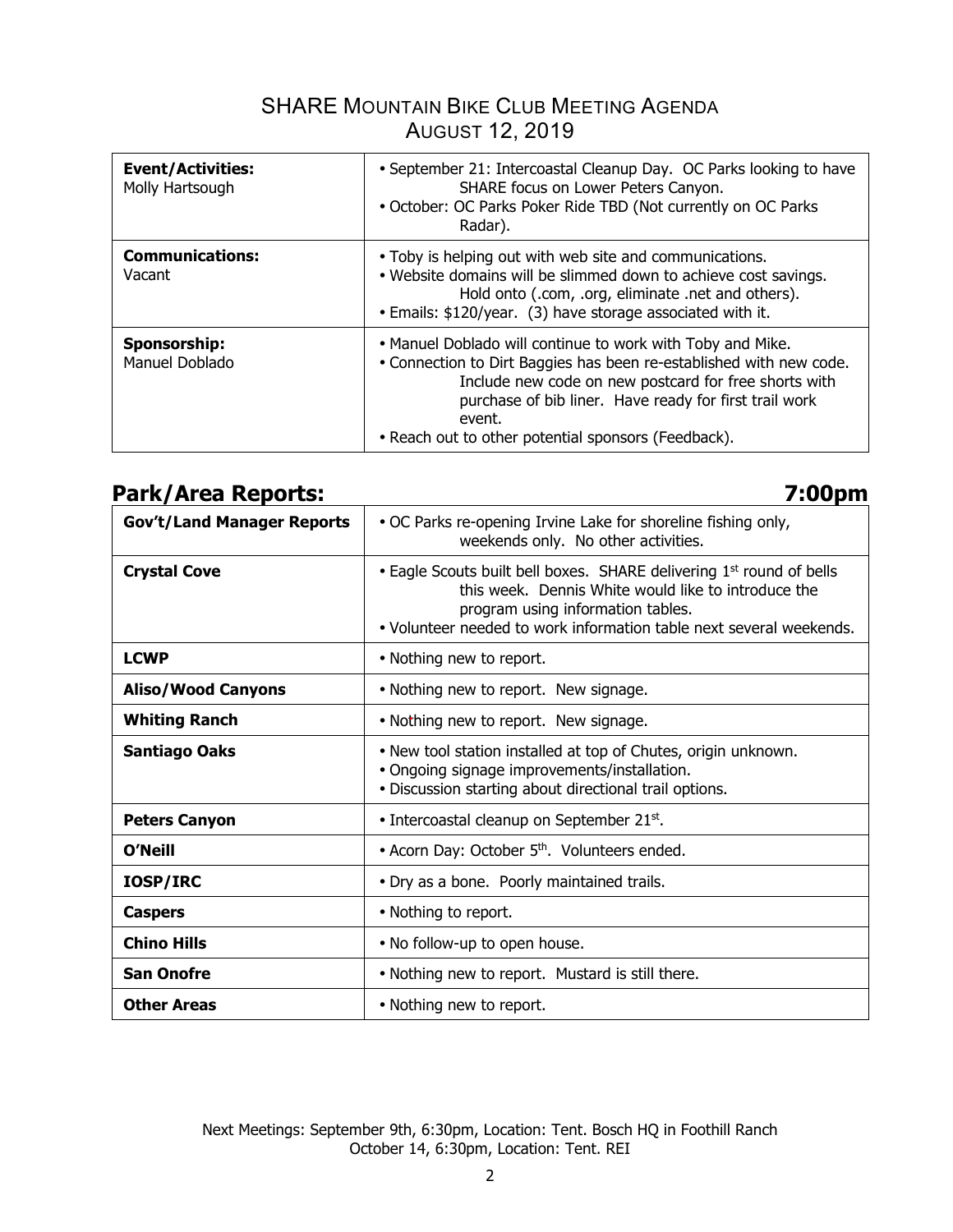### SHARE MOUNTAIN BIKE CLUB MEETING AGENDA AUGUST 12, 2019

## **Old Business: 7:15pm**

- 1. How does SHARE and NICA leverage our shared goals and common interests?
	- a. Steve Larson Nothing to report. Follow up in the future. NICA finishing up in May. Change in leadership at NICA may be occurring.
	- b. Partnership with Bike Shops/Donations/NICA
	- c. Continue to find opportunities for Racing Locations.
- 2. Mountain Bike Repair/Pump Stations REI Grant Research
	- a. Jacques Defer
	- b. Look for those who wish to support this effort-Steven Sheffield
- 3. Update on Blog Posts to Website.
	- a. Post John Kearley blog post on Trails and Greenways Conference
	- b. Blog topics: Campout (late June)-Missy Kearley, A Racer's View (late-July)-Dan Eitman, Trail Work (August) by Jon Kearley. Extend out.
- 4. Identify local-level opportunities.
- 5. Local Businesses and SHARE Follow-up from previous meeting.
- 6. Identify items from Prior Meeting Roundtable to pursue. Identify a point person for each item for followthrough.

## **New Business: 7:30pm**

- 1. SHARE SWAG for 2019-2020:
	- a. Jerseys? Small desire for New Jerseys. Jersey could come with increased levels of membership. Review cost impacts.
		- b. Socks? Only a few pair left.
		- c. Hats? Obtain quote for embroidered hats (Brad for hat blank and Mike for embroidery cost).
		- d. Patches?
		- e. T-shirts are low. Steven to follow up on TLD potential.
		- f. Almost out of stickers.
		- g. Water Bottles?
- 2. An upcoming need to identify people who are interested in rotating into leadership positions. President, Vice-President, Secretary, Treasurer, etc., Elections to be held for President and Secretary in December 2019.
- 3. Fall Membership Appreciation Event-Dan Eitman
	- a. 100%. More explicit about the Ride options.
- 4. Discount codes can be put on the business cards. Expiration dates for discount codes.
- 5. Take a Kid MTB Day IMBA day is 1<sup>st</sup> Saturday of October. Do we explore the option on the 1<sup>st</sup> Sunday in October. Another option is to partner it with OC Parks on a separate weekend in October.

# **Roundtable: 7:45pm**

1. Craig Bike Park update. Potential for TAKMTB.